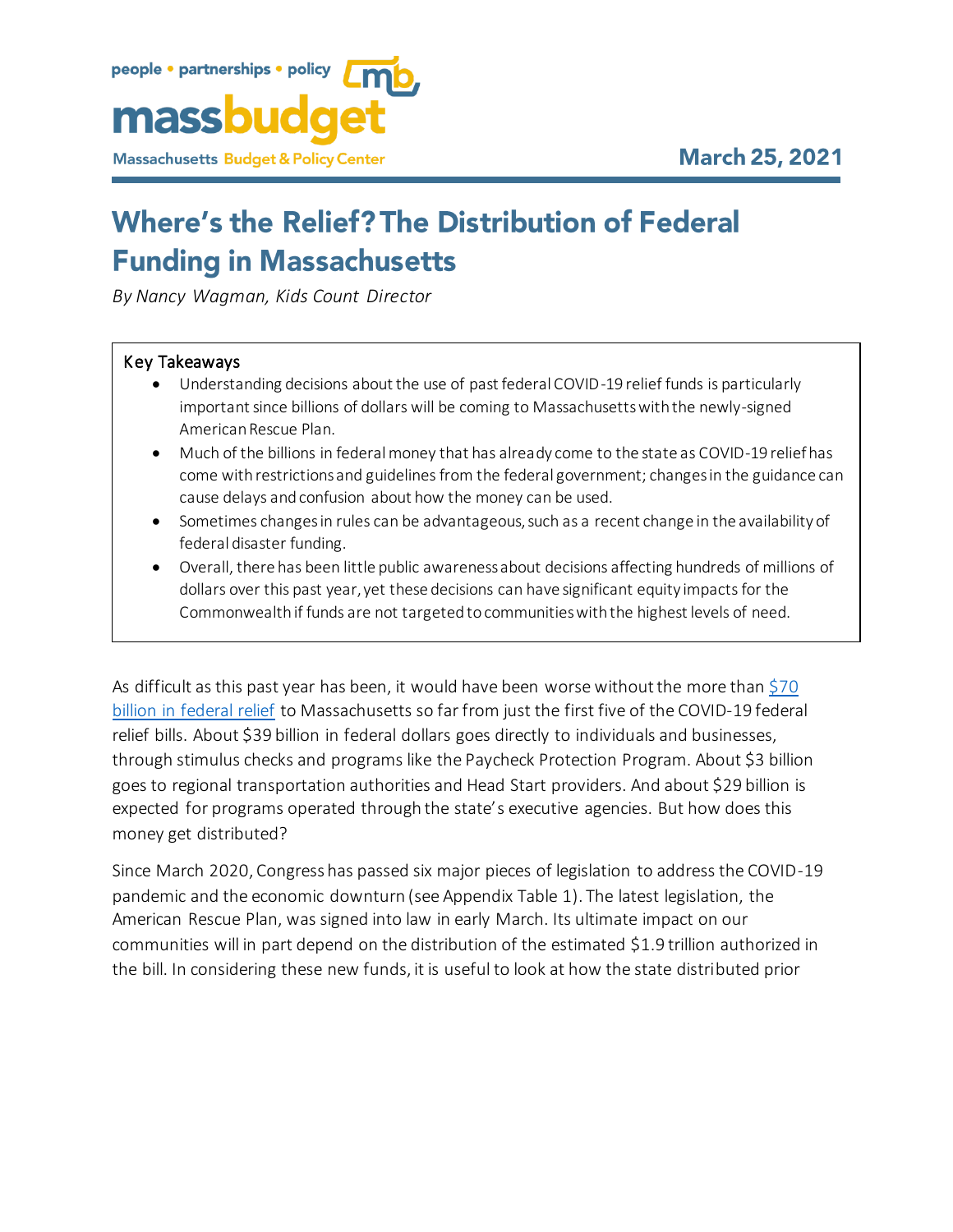massbudget.org *L***mt** 

#### How Do Funding Formulas Matter? An Example from Health Care

The CARES Act distributed billions of dollars nationally to health care providers for COVID-19 response. Initially, the Department of Health and Human Services distributed funds based on "net patient revenue." This formula favored hospitals with privately-insured patients because private insurance typically pays hospitals more for the same service than does publicly-funded insurance. Under this formula, hospitals in communities serving low-income patients—who might be uninsured or rely on Medicaid (MassHealth in Massachusetts)—received less of these funds during the early pandemic surge, even though these hospitals might have been in communities hardest hit by COVID. An analysis of this funding distribution concluded that this formula "resulted in allocations largely unrelated to health or financial needs" and that "the relief funding allocation may have [had] a 'disparate impact' on Black populations." Notably, after this first round of funding, there were later distributions that explicitly targeted hospitals in Black, brown, and low-income communities hardest hit by the virus.

#### An Example from Education

The CARES Act included funds for K-12 education and for colleges and universities. The K-12 dollars were distributed across states and to school districts based on the number of Title I eligible (i.e., low-income) students. This means that districts like Boston, Springfield, Lawrence, Holyoke, Fall River, and other communities with large numbers of low-income students received a greater share of this funding. Similarly, 75 percent of the funds for colleges and universities went to schools based on the number of students receiving Pell grants, the federal program providing scholarships to very low-income students. In both cases the formulas targeted the funding to schools serving low-income students, thereby ensuring better equity in the distribution of the resources.

relief funds, especially the funds over which the state has had the most discretion—the Coronavirus Relief Funds.

Federal funding is critical for addressing [inequities](https://massbudget.org/2020/12/14/the-pandemic-persists-pain-points-for-the-children-of-massachusetts/) laid bare over the course of the pandemic and the recession. But many of the decisions about the distribution of this funding have not been made under public view. This may have had an impact on whether these dollars have been used to address the communities' most critical needs.

## From Law to the State Treasury

Once Congress passes legislation and it is signed into law there can be a weeks-long delay before any funding goes out to the states. For example, the CARES Act was signed on March 27, 2020. The Treasury was given 30 days to distribute the funds. On April 13, the U.S. Secretary of the Treasury announced that state and local governments would receive the full amount of their funding by April 24. Massachusetts received its allocation in April.

The COVID-19 federal relief funds come to the state with different funding formulas, limitations on spending, and timing. And these rules sometimes change mid-stream. It becomes the responsibility of the Governor's Executive Office for Administration and Finance (A&F) to match the right funding source with the intended use of funds, and there is a certain amount of juggling and redistribution to keep things aligned.

These seemingly technical decisions usually happen outside of public review and can have significant implications for how funds are ultimately allocated. But at the same time, this administrative discretion can be a valuable strategy for the state's being able to make the best use of available dollars. The Administration can—and over this past year has—used its discretion to switch among the various funding sources when assigning spending. So something that might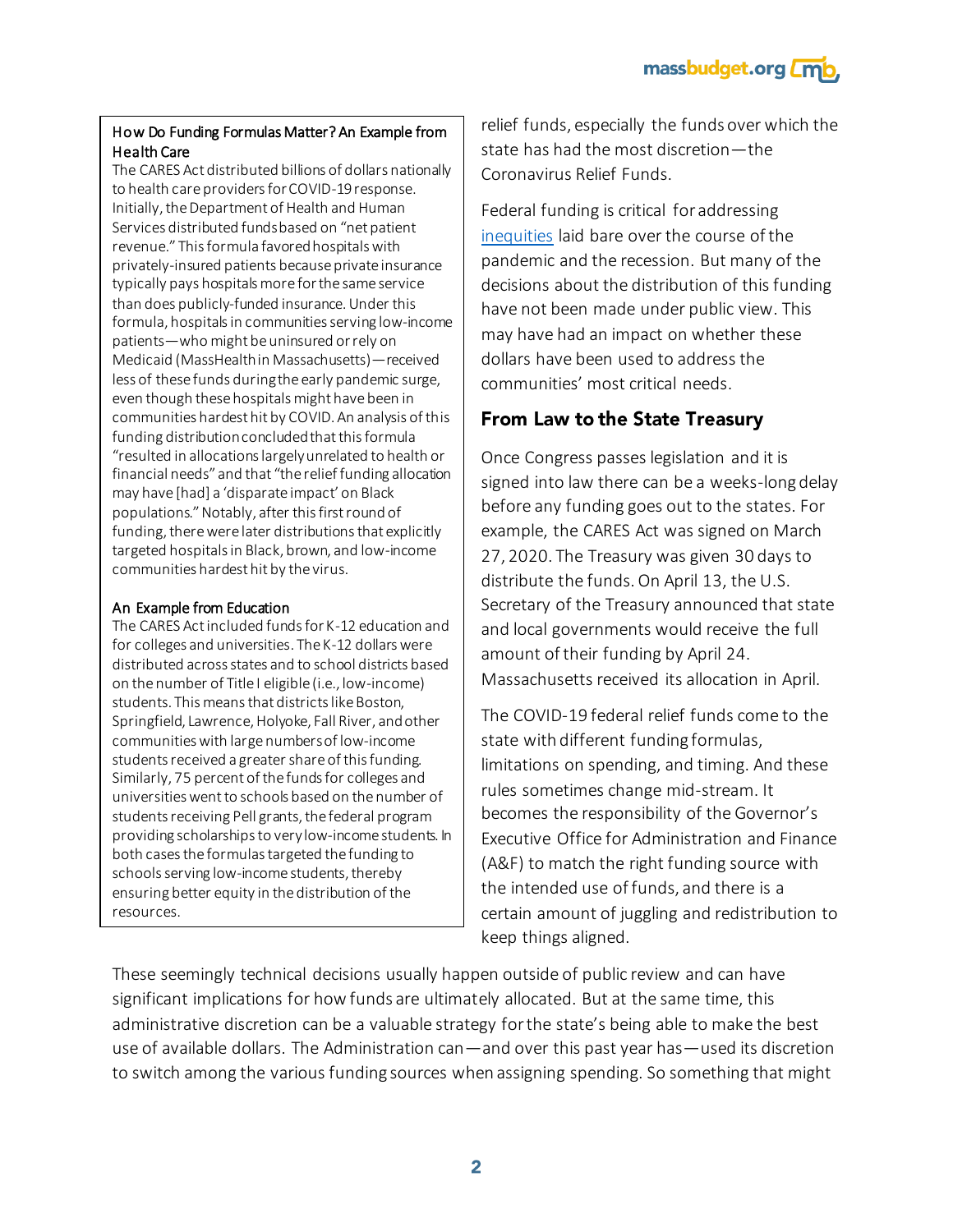

first have been funded out of one federal grant might get switched (even retrospectively) to a different grant, based on which set of funding rules might be most advantageous.

The state has created [a website](https://www.mass.gov/info-details/about-covid-19-federal-funds) to help track the spending of these dollars, but even so the details of this process can be confusing.

## From the State Treasury to the Community

Each of the implementation stages of federal policy can have important equity implications. Depending on language in the law, funding from these federal bills takes different paths into the community. Sometimes there are limitations on funding use or on who is eligible to receive funds written directly into the law. Sometimes there are rules or formulas that the U.S. Treasury and the federal executive agencies establish that govern the distribution of funds (see "How Do Funding Formulas Matter").

Much of the federal funding that came to the state in the CARES Act and the other federal relief legislation was distributed through existing federal grant programs that have their own distribution formulas and program rules (see Appendix Table 2). For the most part, these funds go straight out to local communities, with state agencies simply the mechanism for distribution.

There are other types of federal grants as well. For example, there has been about \$17 billion in federal funding for expanded unemployment benefits that have gone directly to individuals. In addition, the Families First Act included enhanced reimbursement for the state's Medicaid program (MassHealth) which is bringing in more that \$1.5 billion that goes directly into support the state budget (see Appendix Table 3 and Table 4).

# **The Coronavirus Relief Fund**

Another significant source of federal funding has been the Coronavirus Relief Fund (CvRF) from the CARES Act. The U.S. Treasury imposed (not always entirely clear and sometimes changing) restrictions on these funds, but the state and localities had some discretion in how they could be used, within the imposed federal guidelines.

### CORONAVIRUS RELIEF FUND

| Mass. total             | \$2.673 billion |
|-------------------------|-----------------|
| <b>Boston</b>           | \$121 million   |
| Plymouth County         | \$91 million    |
| Payment to State        | \$2.461 billion |
| Reserved for remaining  | \$501.6 million |
| municipalities          |                 |
| Remaining for state use | \$1.959 billion |
|                         |                 |

The law required that funds be used for "necessary expenditures" incurred due to the pandemic; that they were for costs not accounted for in the most recent (state or local) budget approved prior to the bill signing date (March 27); and that they be for costs incurred during the period that begins March 1, 2020 and ends December 31, 2021.

Massachusetts received a total of \$2.67 billion (see box). Language in the CARES Act allowed counties and large municipalities to administer their own allocations, and Boston (\$120.9 million) and Plymouth County (\$90.9 million) opted to do that. There were concerns from some local and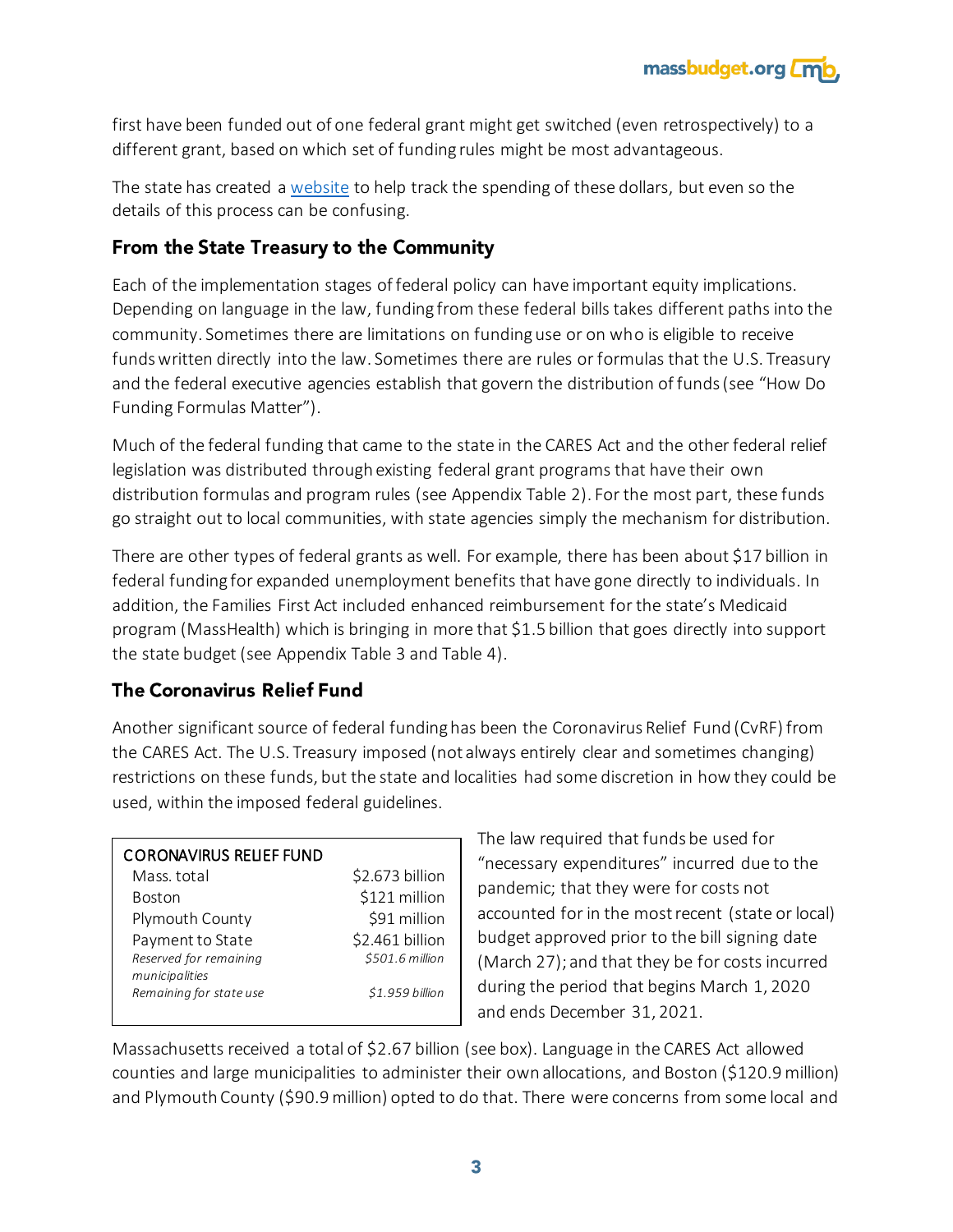

state officials that the county government might not be well-equipped to manage the administration of the program. (The state's total allocation was reduced by the amounts sent to Boston and Plymouth County, and the state did not include those cities and towns in their municipal distributions.)

The state set up the Coronavirus Relief Fund municipal program to distribute the remaining portion of funds designated for local governments using a formula based on population, as directed by Congress. (For a discussion of the equity implications of funding formulas driven by decennial Census population counts, see [Bringing in the Relief Part II: The Census Counts for](https://massbudget.org/reports/pdf/The%20Census%20Counts.pdf)  [Equity.](https://massbudget.org/reports/pdf/The%20Census%20Counts.pdf))

In mid-May, the state administration announced the first round of the distribution of \$501.6 million to municipalities. At that time, it noted that all the guidelines for the use of this funding were not yet in place. Massachusetts announced the second round on September 30, and the third (and presumably final) round of applications is open through the remainder of the current state fiscal year.

For the remainder of the CvRF dollars—well more than \$1 billion directly overseen and spent by the state—the process has not been quite as transparent. The state first put CvRF dollars into an account called an "expendable trust". These trusts are intended to be temporary holding places, but the funds stayed there for several months. On July 24, 2020 the Legislature passed Chapter 124 of the Acts of 2020 (known as the "COVID supp") which moved all of these funds into a newly-created non-budgeted ("off-budget") Massachusetts Coronavirus Relief Fund. This fund is under the control of A&F, and notably no longer subject to further appropriation. With a nonbudgeted fund, the Legislature no longer has authority to further decide how the dollars can be spent.

The July COVID supp is a particularly interesting case study. In addition to creating the CvRF nonbudgeted fund to "hold" the federal funds, th[e legislation](https://malegislature.gov/Laws/SessionLaws/Acts/2020/Chapter124) created large reserve accounts full of

earmarks allocating funding to support state and local COVID-related expenses. The expectation was that these appropriations would all be eligible for various federal funding programs and would result in little or no net cost to the state.

Originally, the Governor proposed the COVID supp as a single undesignated lump sum appropriation in mid-May. During the legislative review process, the House



and Senate added specifics. In part because of lack of clarity about whether the federal government would allow for reimbursement of certain kinds of expenses, or perhaps disagreement about whether certain expenses would be "allowable", there were proposals for spending that did not get included. For example, funding an unemployment or stimulus benefit check for people who file taxes with Individual Taxpayer Identification Numbers rather than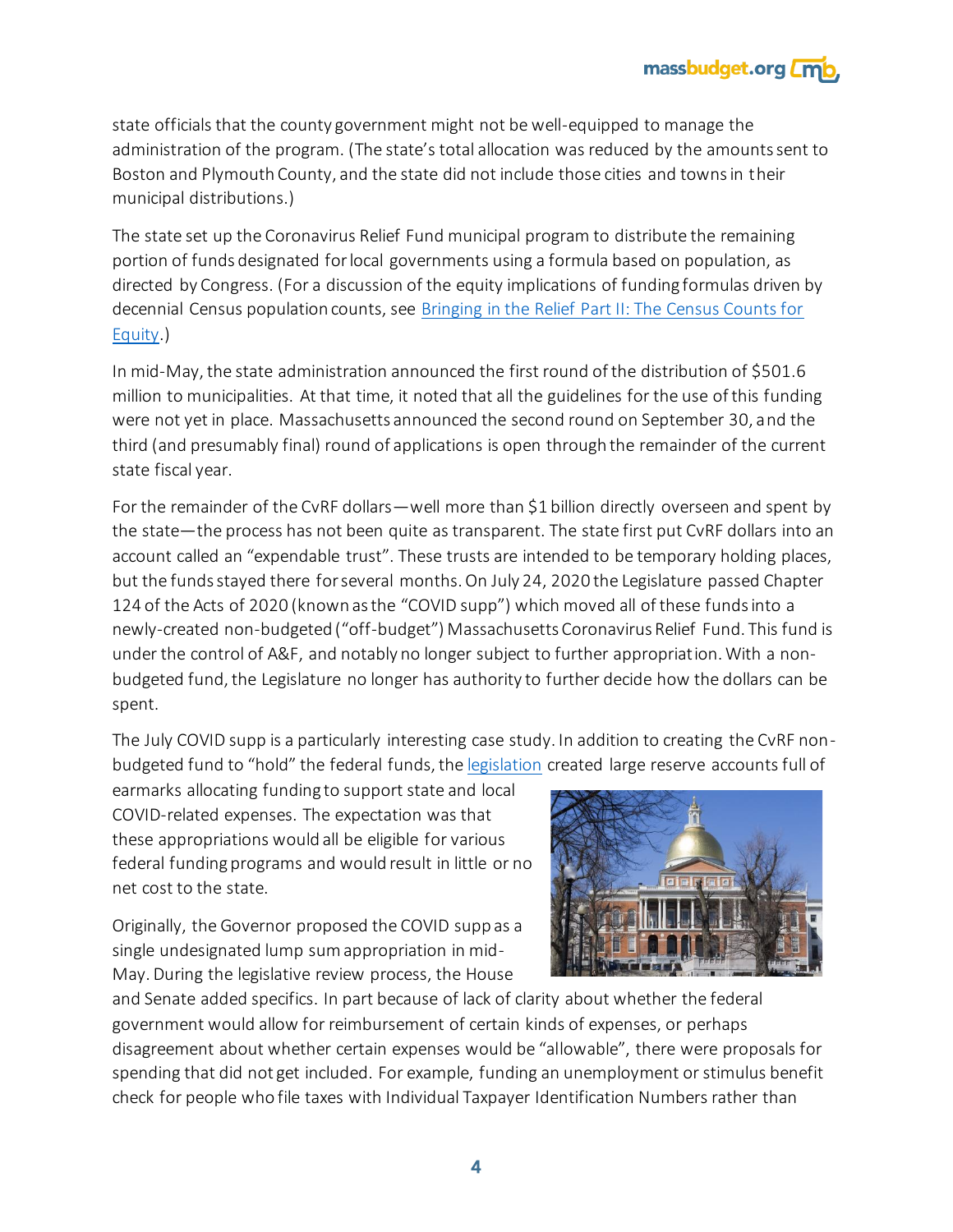

Social Security Numbers did not get included in the bill. Ultimately, this \$1.1 billion COVID supp offered little significant legislative discretion over how the funds were to be spent, as the appropriations were constrained by various and specific federal eligibility guidelines.

One of the larger expenditures from the CvRF was when the Fiscal Year (FY) 2020 state budget used approximately \$352 million for payroll expenses of public safety personnel (see "Public safety payroll" in Appendix Table 5). When the Governor released his revised FY 2021 budget in October 2020, he expected he would need to use \$550 million from the CvRF to cover these budgetary costs again in this next year's budget. But as the state's tax revenue picture improved and as the federal government extended the deadline for the expenditure of CvRF dollars, that particular diversion of funds did not become necessary. Instead, the Governor used \$650 million of the CvRF to support grants for small businesses. (See listing in Appendix Table 5.)

## **FEMA**

In addition to changing guidance on uses of the Coronavirus Relief Fund, changing guidance on the use of Federal Emergency Management Agency (FEMA) funding has also affected federal revenues available for the state budget. FEMA receives appropriations from Congress, and then states apply for reimbursement from FEMA for certain kinds of costs. As long as the FEMA appropriation does not run out, there is no limit on the eligible costs that a state can submit for FEMA reimbursement. It can be very strategic to use FEMA dollars first to support state costs, before looking to other federal or state funds. On top of that, there can be a sense of urgency to submit costs for reimbursement, as it's "first-come, first-served" until the money runs out.

The COVID-19 pandemic was declared a major disaster on March 27, 2020 in Massachusetts, so FEMA can reimburse both state and local governments (as well as some non-profit health care organizations) for certain eligible disaster-related costs. The "incident period" of this disaster started on January 20, 2020 and continues to the present day.

Typically, the FEMA program reimburses a state or local government for 75 percent of eligible costs. This means that the state or local government pays 25 percent of these costs out of their own funds. In May, the Treasury modified its policy and announced that funds from the CARES Act CvRF could be used to match FEMA funds.

There have been program changes that have had a significant budgetary impact and changing guidance can make it difficult for planning. For example, in September 2020 FEMA changed its policy on allowable expenses, and no longer allowed reimbursement for some costs that the state had presumed to be eligible, such as personal protective equipment (PPE) purchased for any public employees other than first responders (for example, teachers or administrative staff). Yet under the new Administration on January 21, 2021 the President expanded eligible costs to include vaccine distribution, PPE, cleaning, sanitation, and school reopening costs.

There have also been changes in the reimbursement rate. In February 2021 FEMA announced that the federal government would now pay for 100 pecent of eligible costs, and this would be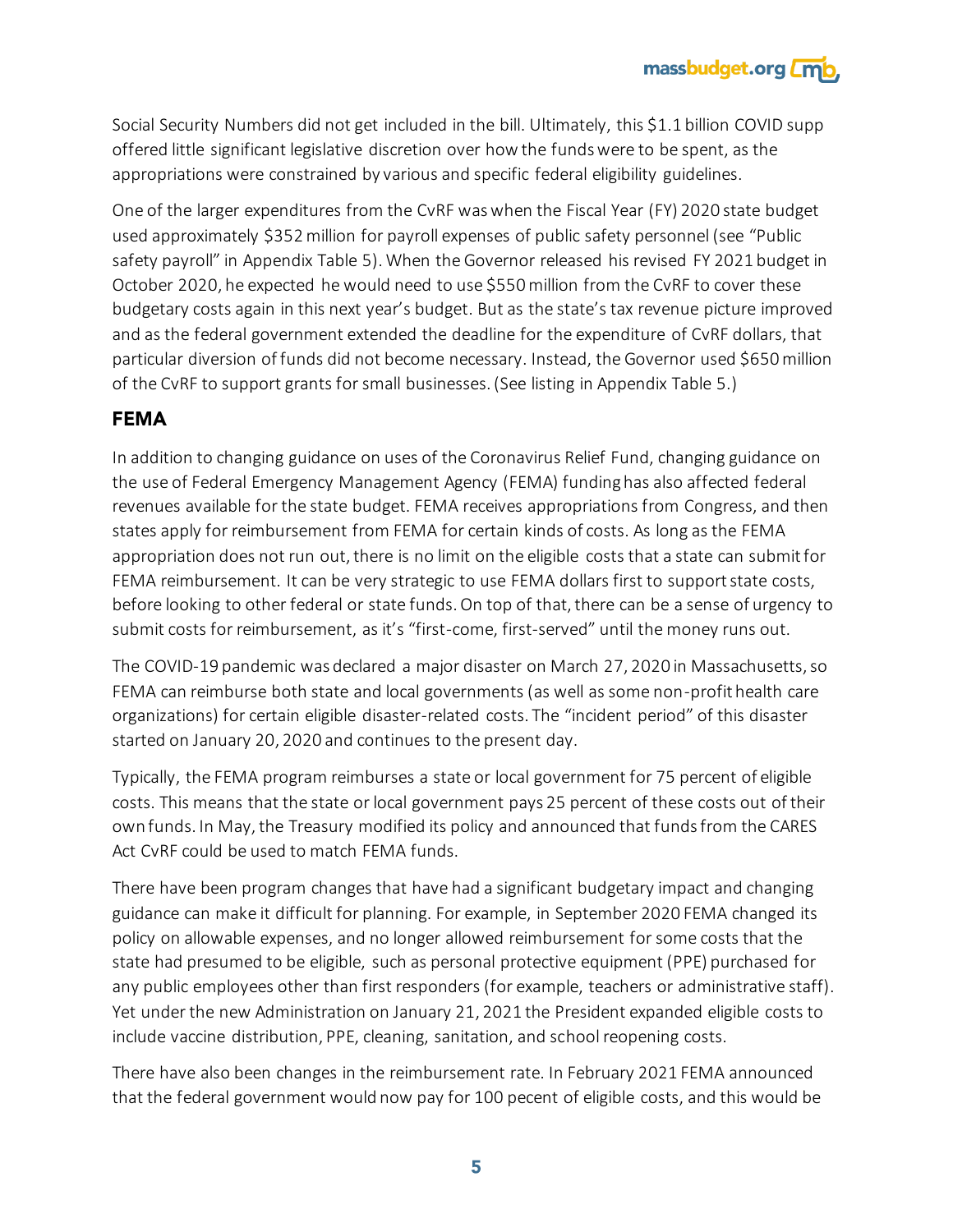

applied *retroactively* to costs incurred since January 20, 2020 and go forward until September 30, 2021.

These changes have significant impact moving forward. The Baker Administration estimates that as of early March, the state had been approved for close to \$590 million in FEMA applications (see Appendix Table 6). It will be prudent for the state to continue to re-allocate as much eligible spending as possible into the now fully-reimbursable FEMA program in order to free up other, less-restricted resources.

The enhanced FEMA reimbursement rate will have two budgetary impacts: it will bring in more federal revenue to pay for these eligible costs, and the CvRF dollars previously used as the 25 percent state match will be reallocated to the General Fund.

## Looking forward to the American Rescue Plan

The American Rescue Plan, the first major piece of federal legislation in 2021, will bring billions of dollars to Massachusetts. The U.S. Treasury has not yet published its guidance for the disbursal of the state and local aid, as they have 60 days to work out the details.

In addition to direct payments to individuals and support for businesses, there will be as much as \$8 billion for Massachusetts state and local governments. States can use this funding (known as the Coronavirus State Fiscal Recovery Fund) through 2024 to:

- Respond to the public health emergency or its immediate impacts
- Provide premium pay to eligible essential workers
- Address revenue shortfalls due to the pandemic
- Invest in water, sewer, or broadband infrastructure

There are specific restrictions on the use of these funds, but even so it will be the responsibility of policymakers and administrators at the state and local levels to ensure that the funds coming to the state are directed first and foremost to the communities hardest hit by the pandemic and the recession.

This next step in the relationship between Washington and Massachusetts has the opportunity to be transformative and profound. If the state targets funding to those most in need and uses these dollars to move policy that will address and redress long-standing inequities in our communities, this can be the moment when we set ourselves up for a "new post-pandemic normal." This means creating the foundation for a more equitable Commonwealth where all communities—even those that have suffered the most—have an opportunity to thrive.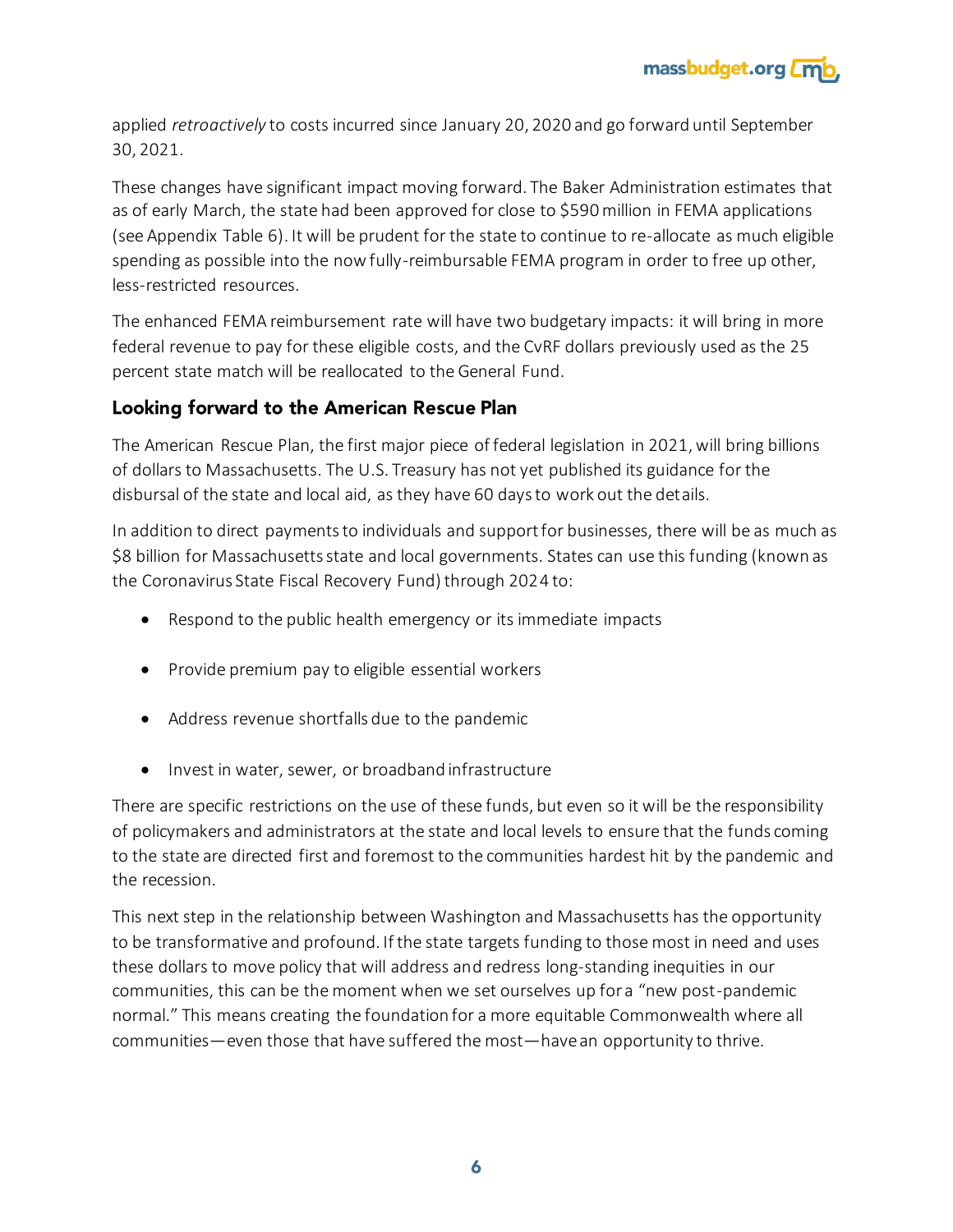

# **APPENDIX: TABLES**

| Table 1: FEDERAL COVID-19 RELIEF LEGISLATION                                        |                |                                                                                                                                                                                                                                                                                                                                                                    |                                                                                                                                                                                                             |
|-------------------------------------------------------------------------------------|----------------|--------------------------------------------------------------------------------------------------------------------------------------------------------------------------------------------------------------------------------------------------------------------------------------------------------------------------------------------------------------------|-------------------------------------------------------------------------------------------------------------------------------------------------------------------------------------------------------------|
| Legislation                                                                         | Date<br>Passed | Selected Initiatives Funded in This Legislation                                                                                                                                                                                                                                                                                                                    | Mass. Revenue<br>Expected/Purpose                                                                                                                                                                           |
| Coronavirus<br>Preparedness and<br>Response Supplemental<br>Appropriations Act      | 3/6/2020       | Public health department testing and<br>surveillance; epidemiology                                                                                                                                                                                                                                                                                                 | \$18,411,000 for health<br>and human services<br>grants                                                                                                                                                     |
| <b>Families First</b><br>Coronavirus Response<br>Act ("Families First")             | 3/18/2020      | Increased Medicaid reimbursement; funding<br>for home-delivered meals and congregate<br>meals for elders; funding for WIC;<br>administrative support for unemployment<br>insurance; school nutrition support                                                                                                                                                       | \$1,530,000,000-<br>\$1,610,000,000 in<br>enhanced Medicaid<br>reimbursement<br>\$125,895,600 for other<br>health, human services,<br>and unemployment<br>administrative grants                             |
| Coronavirus Aid, Relief,<br>and Economic Security<br>Act ("CARES Act")              | 3/27/2020      | Expanded unemployment benefits;<br>Coronavirus Relief Funds for states and<br>municipalities, medical supplies, funding for<br>K-12 and higher education; child nutrition;<br>housing supports; more                                                                                                                                                               | \$16,788,000,000 for the<br>Coronavirus Relief Fund;<br>education, health,<br>human services,<br>housing, economic<br>development,<br>transportation, and<br>other grants; and for<br>unemployment benefits |
| Paycheck Protection<br>Program and Health<br>Care Enhancement Act                   | 4/24/2020      | COVID-19 testing and surveillance                                                                                                                                                                                                                                                                                                                                  | \$374,116,000 for health<br>and human services<br>grants                                                                                                                                                    |
| Coronavirus Response<br>and Relief<br>Supplemental<br>Appropriations Act of<br>2021 | 12/27/2020     | Funding for K-12 schools to address learning<br>loss, support remote learning, and prevent<br>virus transmission; funding for private<br>schools; public health support for<br>vaccination programs; testing and contact<br>tracing for high-risk communities; mental<br>health and substance misuse disorder<br>support; emergency rental assistance; and<br>more | \$1,854,722,000 for<br>education, health and<br>human services, and<br>housing and economic<br>development grants                                                                                           |
| American Rescue Plan                                                                | 03/12/2021     | Various                                                                                                                                                                                                                                                                                                                                                            | TBD                                                                                                                                                                                                         |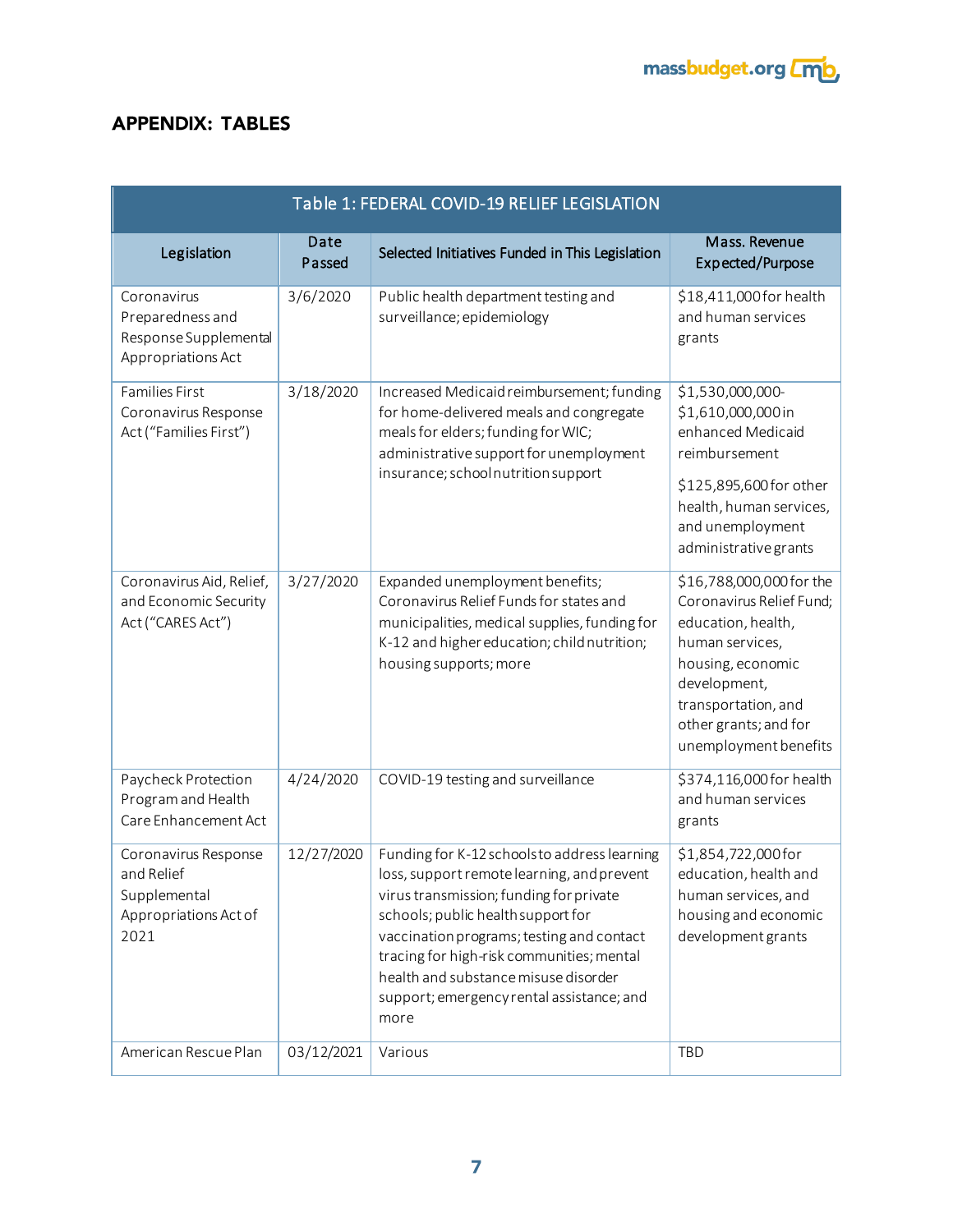

| <b>Table 2: FEDERAL GRANTS</b>                                                                               | Revenue         | Obligated     |
|--------------------------------------------------------------------------------------------------------------|-----------------|---------------|
|                                                                                                              | <b>Expected</b> | (committed)   |
| Elementary and Secondary School Emergency Relief ("ESSER")                                                   | 1,029,785,000   | 203,887,000   |
| CDC Epidemiology and Laboratory Capacity ("ELC") Testing Funding                                             | 785,692,000     | 254,743,000   |
| Federal Emergency Rental Assistance Program ("ERAP") - State                                                 | 436,459,000     | 199,324,000   |
| Child Nutrition and National School Lunch Programs                                                           | 186,525,000     | 108,201,000   |
| Unemployment Insurance - Admin & Other                                                                       | 115,000,000     | 25,324,000    |
| CDC COVID-19 Vaccine Funding                                                                                 | 88,923,000      | 40,000        |
| Community Development Block Grant ("CDBG") - State                                                           | 75,093,000      | 38,255,000    |
| Governor's Emergency Education Relief Fund ("GEER")                                                          | 73,469,000      | 36,748,000    |
| Grants to Address Mental and Substance Use Disorder                                                          | 72,878,000      | 1,687,000     |
| Emergency Solutions Grant ("ESG") - State                                                                    | 44,414,000      | 32,065,000    |
| Low Income Home Energy Assistance Program ("LIHEAP")                                                         | 27,158,000      | 27,143,000    |
| Community Services Block Grant                                                                               | 24,777,000      | 23,121,000    |
| Governor's Emergency Education Relief Fund ("GEER") - Emergency<br>Assistance to Non-public Schools ("EANS") | 24,225,000      | $\Omega$      |
| Crisis Response Cooperative Agreement CDC Grant                                                              | 16,499,000      | 6,559,000     |
| Older Americans Act: Congregate and Home-Delivered Meals                                                     | 15,047,000      | 13,217,000    |
| Federal Transit Authority Nonurbanized Formula                                                               | 12,620,000      | 5,750,000     |
| Housing Choice Vouchers (Sec. 8) - State Subsidies & Admin.                                                  | 11,293,000      | 19,554,000    |
| Coronavirus Emergency Supplemental Funding ("CESF")                                                          | 11,144,000      | 8,343,000     |
| COVID-19 Vaccine Preparedness Grant                                                                          | 7,915,000       | 3,215,000     |
| Dislocated Worker Grants                                                                                     | 6,993,000       | 5,381,000     |
| Supp. Nutrition for Women, Infants, and Children ("WIC")                                                     | 5,880,000       | 4,612,000     |
| Other Grants                                                                                                 | 25,434,000      | 20,489,000    |
| <b>Sub-Total Grants</b>                                                                                      | 3,097,223,000   | 1,037,658,000 |

| Table 3: FEDERAL FUNDS FOR UNEMPLOYMENT BENEFITS    | Revenue<br>Expected | Obligated<br>(committed) |
|-----------------------------------------------------|---------------------|--------------------------|
| Federal Pandemic Unemployment Compensation ("FPUC") | 9,740,995,000       | 9,014,345,000            |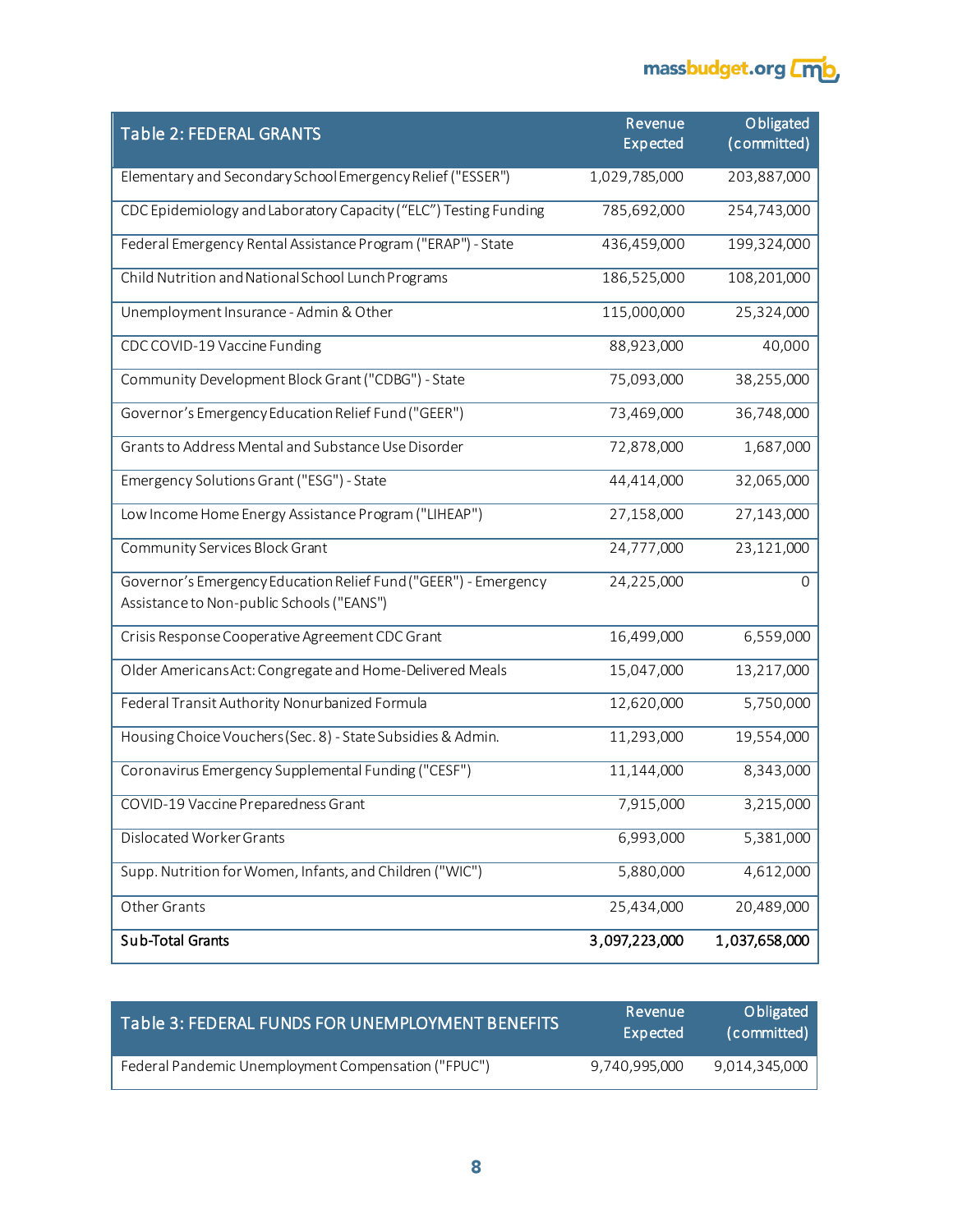

| Pandemic Unemployment Assistance ("PUA")              | 4.242.536.000 | 3,519,090,000 |
|-------------------------------------------------------|---------------|---------------|
| Pandemic Emergency Unemployment Compensation ("PEUC") | 2.081.096.000 | 1,403,465,000 |
| Lost Wage Assistance Grants ("LWA")                   | 1.221.353.000 | 1.215.441.000 |

## Table 4: FAMILIES FIRST CORONAVIRUS RESPONSE ACT Estimated Revenue Expected

Enhanced Federal Medical Assistance Percentage 1,530,000,000 – 1,610,000,000 language 1,530,000,000 language 1,610,000,000

| Table 5: CORONAVIRUS RELIEF FUNDS OBLIGATED SO FAR                         | 2020                | 2021        |
|----------------------------------------------------------------------------|---------------------|-------------|
| Boards of health payments                                                  | 9,023,000           | 3,657,000   |
| Command Center/Response Coordination                                       | 1,506,000           | 9,517,000   |
| Community Foundations Grant Program                                        | $\mathbf 0$         | 5,000,000   |
| Contact Tracing                                                            | 28,946,000          | 90,000,000  |
| COVID-19 Grants for Mass. Small Businesses (Economic Recovery Plan)        | 0                   | 40,000,000  |
| COVID-19 Grants for Mass. Small Businesses (Small Business Relief Package) | $\mathbf 0$         | 650,000,000 |
| Coronavirus Relief Fund Municipal Program                                  | 94,735,000          | 235,552,000 |
| Cultural Organization Economic Recovery Grant Program                      | $\mathbf 0$         | 8,552,000   |
| Early childcare parent fees                                                | 19,832,000          | 0           |
| Field hospitals                                                            | 11,933,000          | 5,229,000   |
| Food programs                                                              | 1,034,000           | 6,865,000   |
| Funding administration and compliance                                      | 397,000             | 16,832,000  |
| Healthy Incentives Program support                                         | $\mathbf 0$         | 4,212,000   |
| Holyoke Soldiers' Home                                                     | 326,000             | 5,635,000   |
| Incentive/Hazard pay                                                       | 16,545,000          | 1,000       |
| Infection control and social distancing in public buildings                | 3,501,000           | 8,311,000   |
| <b>Isolation hotels</b>                                                    | 7,746,000           | 14,464,000  |
| Local housing authorities payments                                         | $\mathsf{O}\xspace$ | 13,968,000  |
| National guard deployment                                                  | 4,838,000           | 1,549,000   |
| PPE warehouse                                                              | 90,172,000          | 42,384,000  |